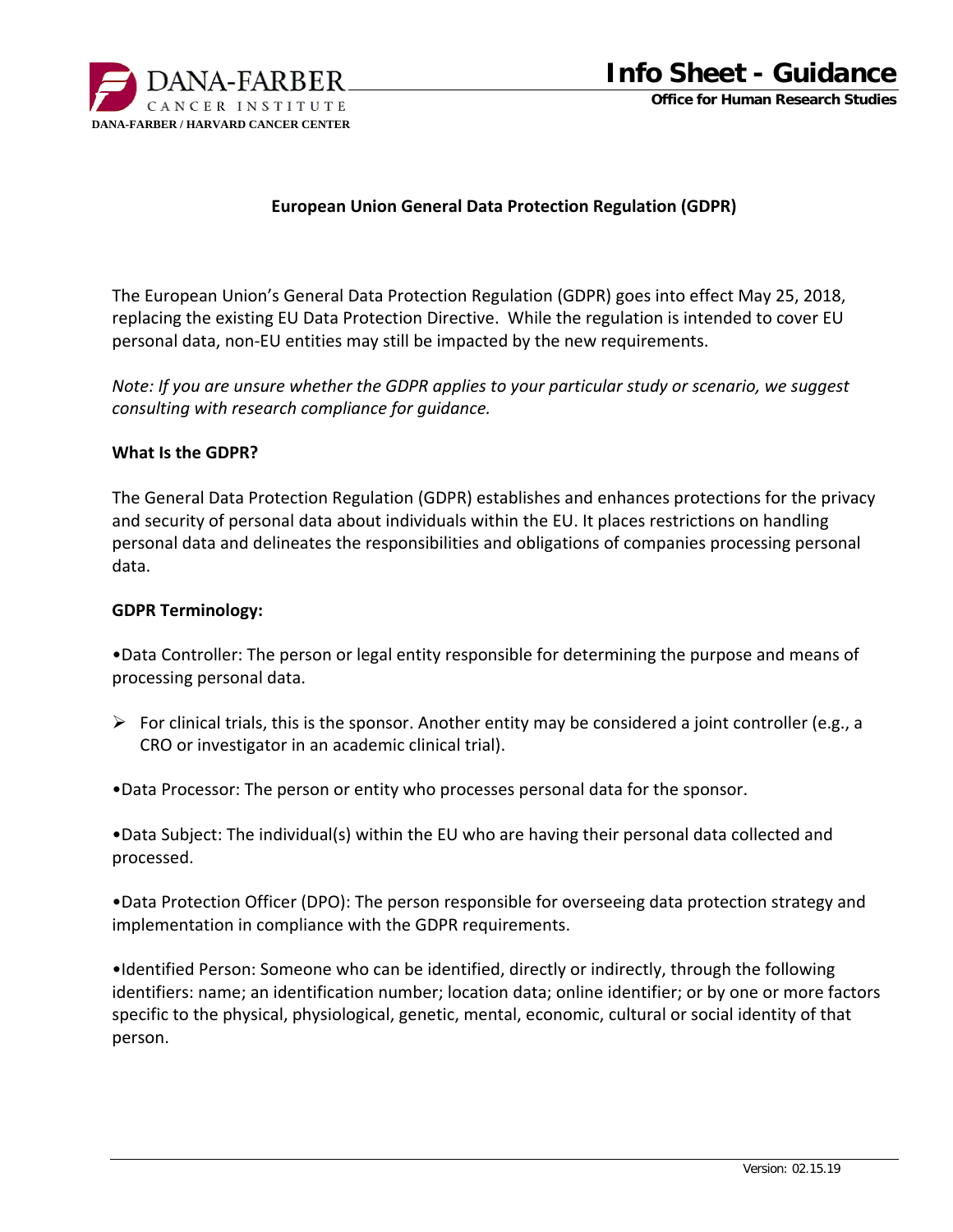# **What Does the GDPR Cover?**

The personal data categories covered under the GDPR are broader than protected health information covered by HIPAA or identifiable private information included in the Common Rule. Under the GDPR, personal data is "any information relating to an identified or identifiable natural person" (AKA the "data subject"). Even coded data (or "pseudonymized data") is considered personal data that would be subject to the protections of the GDPR. Data that have been fully anonymized are not covered by the GDPR.

The GDPR further defines special categories of data, called "sensitive personal data," which are subject to stricter regulation. This would include data typically collected in a clinical trial, including health data, genetic data and biometric data. This category also includes racial or ethnic origin, political opinions, religious or philosophical beliefs, trade union membership, sex life or sexual orientation.

# **How Does the GDPR Apply to Clinical Research in the EU and Beyond?**

The GDPR is intended to cover EU personal data, including data processed for clinical trials and applies directly to companies located in the EU, Iceland, Liechtenstein and Norway. It also applies to the processing of personal data by a controller or processor not located in the EU when the data processing is related to (a) offering goods or services to participants in the EU, or (b) the monitoring of behavior of participants while in the EU.

It applies to anyone while in the EU, not just EU residents. This means that the GDPR may affect US clinical trials even if the trial is not conducted in the EU.

**Example:** A US citizen enrolls in a clinical trial in the US that requires her to wear a device that collects her health information. She travels to the EU while participating in that study and continues to wear her *device, which continues to collect her health information. All personal data collected and transferred to the US while that participant is in the EU is subject to the GDPR.*

On the other side of the coin, the GDPR generally will not apply to EU citizens enrolling in a US clinical trial while located in the US. However, if the clinical trial is being advertised in the EU, or if participants are followed or follow-up care is provided when participants return to the EU, then the GDPR may apply.

# **How Are Study Participants Informed of GDPR Data Privacy Requirements?**

The clinical trial sponsor is responsible for determining whether the study must comply with the GDPR. If the study is subject to the GDPR, detailed data privacy information must be provided to participants. This data privacy notice may be included in the informed consent form, a data privacy addendum, a letter to participants, or other formats as determined by the sponsor.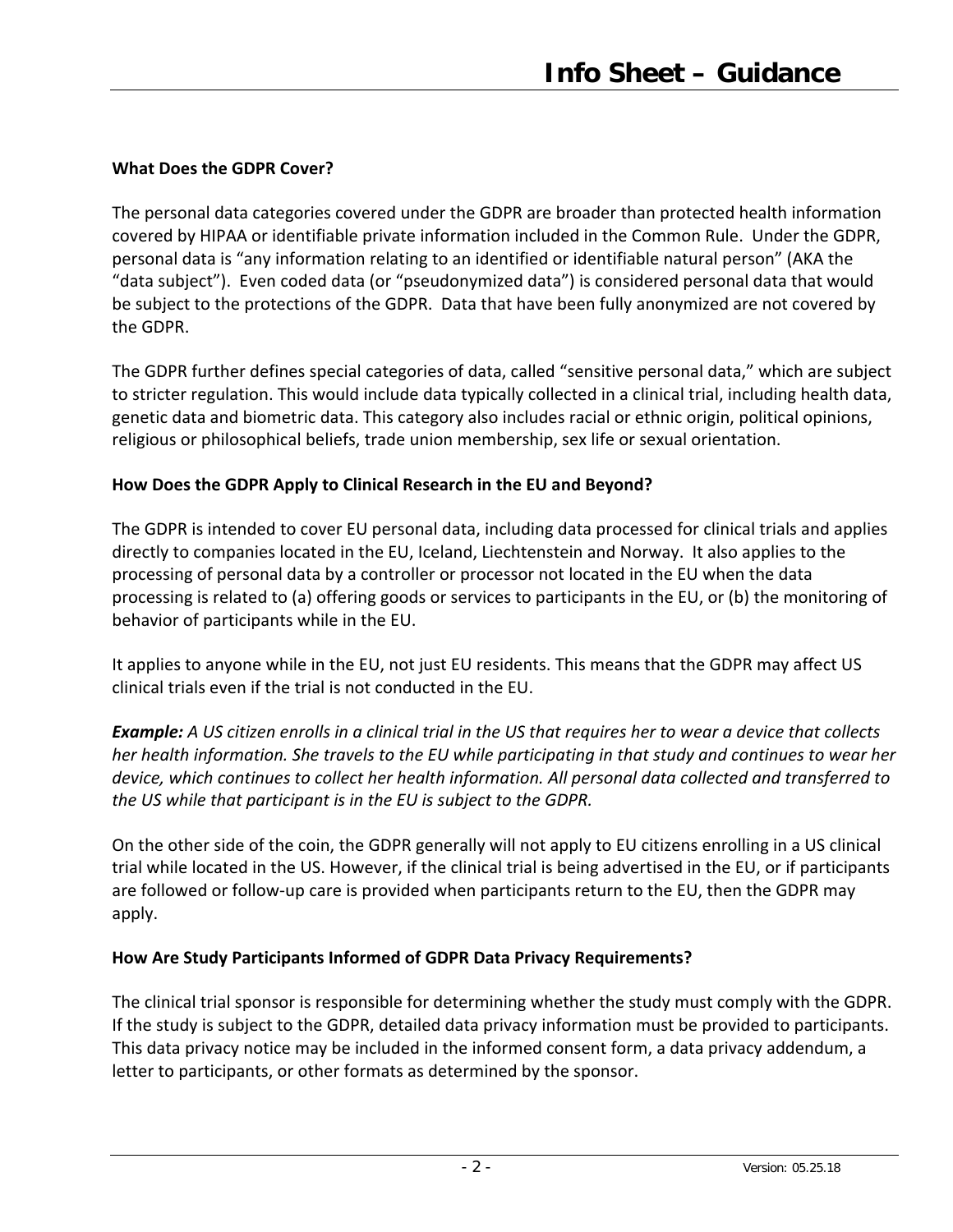The IRB should confirm that the GDPR data privacy requirements have been included in the data privacy notice. Some of these elements are already included in typical clinical trial consent form templates. The additional elements related to data privacy that must be included in the data privacy notice include:

- •Identity and the contact information for the sponsor (AKA the data controller).
- •Contact information for the data protection officer (if there is one).
- •Special categories of personal data that will be collected for the study, such as:
	- ‑Age, sex, ethnic and racial background.
	- ‑Health and medical conditions including past medical history.
	- ‑Study procedures and response to procedures.
	- ‑Information related to the participant's sex life.
	- ‑Biological samples (e.g. urine, blood, tissue and the results learned from analyzing them).
	- ‑Medical images (e.g. ultrasound scans) and the results learned from evaluating them.
- •Data privacy rights:
	- ‑The right to request information about the handling of the participant's data. *Note: It is acceptable to add a limitation that, for scientific integrity, access to some of the data may not be allowed until the study ends.*
	- ‑The right to request correction of data if it is inaccurate or incomplete, and to restrict processing while it is being corrected.
	- ‑The right to request transfer of data to the participant or others in a commonly used format.
	- ‑The right to withdraw consent at any time, including the right to withdraw from study participation, follow‐up or further handling of data. *Note: It is acceptable to add a limitation that data already processed is legally covered by the original consent, but no further data will be collected.*
	- ‑The right to request deletion of the participant's data if the data are no longer needed, or there is no other legal requirement for their use. *Note: FDA regulations require retention of the participant data for specified periods of time.*